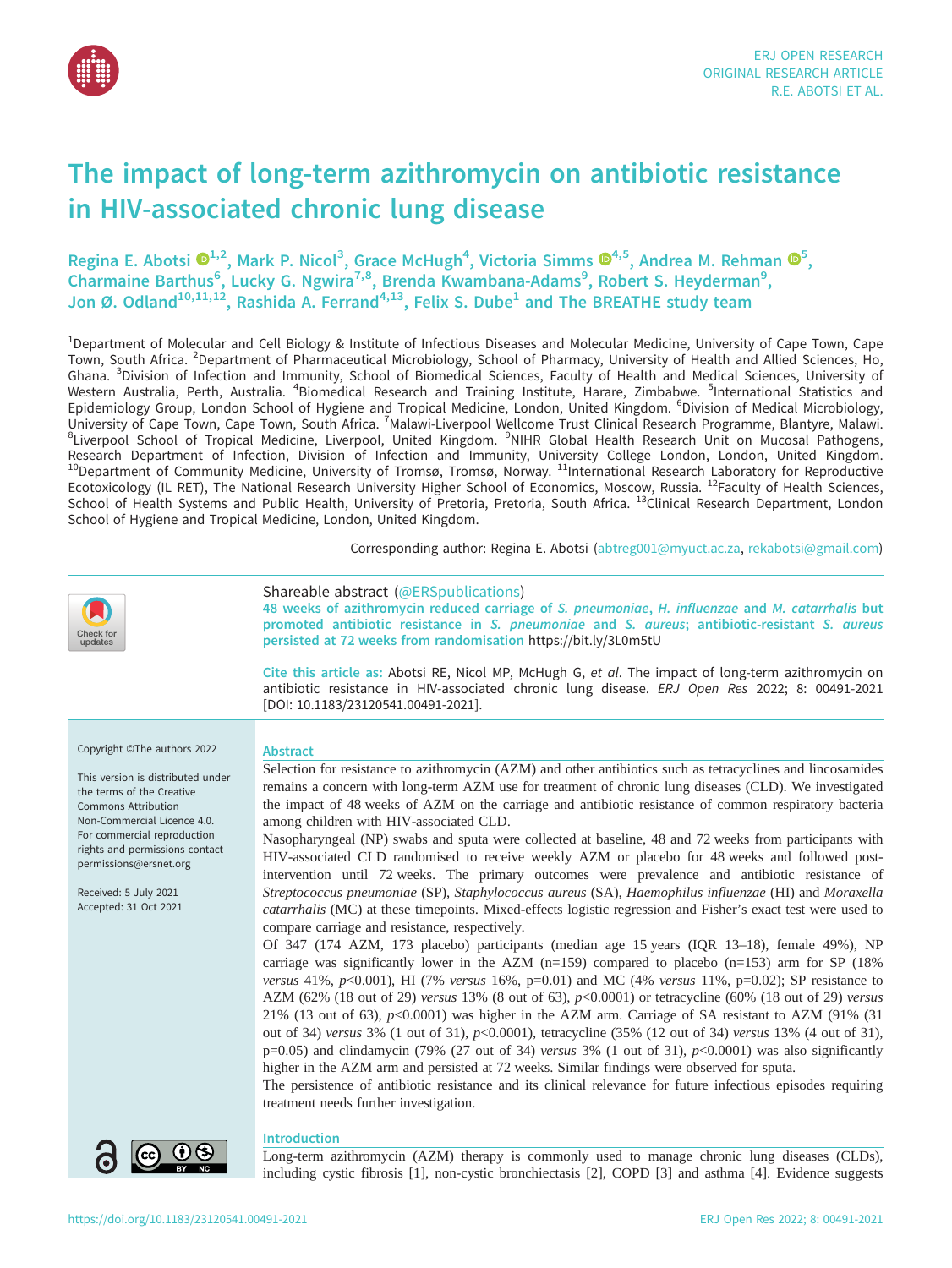that AZM may improve lung function and survival, and reduce frequency of acute pulmonary exacerbations, antibiotic administration and hospitalisation in some of these CLDs. These beneficial effects may be mediated by the dual antimicrobial and immunomodulatory properties of AZM [\[3\]](#page-10-0).

However, AZM use can promote antibiotic resistance in both commensal and potentially pathogenic bacteria in the respiratory tract [\[1](#page-10-0)–[4\]](#page-10-0), which can be further spread to untreated individuals. AZM can also promote resistance to other antibiotics including tetracyclines, lincosamides and streptogramins [\[5\]](#page-10-0). This is mediated by alteration of drug targets shared by other antibiotics (lincosamides and streptogramins) and co-location of resistance genes on the same mobile genetic elements (tetracyclines) [[5](#page-10-0)]. In a meta-analysis of CLD patients (COPD, cystic fibrosis, bronchiectasis and asthma) who received long-term AZM, the risk of bacterial resistance increased 2.7-fold, while bacterial colonisation risk was halved in the AZM group compared to placebo [\[6\]](#page-10-0). None of the trials included in this meta-analysis reported on the persistence of the microbiological effect post-intervention and none included African children or patients with HIV-related CLD. Two later studies that did investigate the persistence of the AZM's microbiological effect post-intervention could not provide robust conclusions due to few participants [[2](#page-10-0), [7\]](#page-10-0) (mean of 25 per trial arm), short follow-up period (4 weeks for one study) [\[7\]](#page-10-0) and variable timepoints for post-intervention samples [[2](#page-10-0)].

Children with HIV are at high risk of respiratory tract infections. Recent studies have shown that these children also have a high prevalence of CLD, despite antiretroviral therapy (ART) [\[8\]](#page-10-0). The clinical presentation is typically that of chronic cough, reduced exercise tolerance, hypoxia and reduced lung function [[8](#page-10-0)]. Up to a third of these children with HIV included in African studies have CLD with constrictive obliterative bronchiolitis being the dominant cause [\[8\]](#page-10-0). As there are currently no treatment guidelines, we conducted a double-blinded, placebo-controlled randomised trial that showed that 48 weeks of once-weekly AZM reduced acute respiratory exacerbations and all-cause hospitalisations in African children with HIV-associated CLD [[9](#page-10-0)]. The microbiological sequelae of long-term AZM have not been previously investigated in a paediatric population with HIV-associated CLD. To address the potential for selection of antibiotic-resistant bacteria in this patient population, we investigated the impact of long-term AZM therapy on the carriage and antibiotic resistance of Streptococcus pneumoniae (SP), Staphylococcus aureus (SA), Haemophilus influenzae (HI) and Moraxella catarrhalis (MC) at 48 weeks (end of therapy) and 72 weeks from randomisation. We also assessed factors associated with carriage and resistance.

## Methods

The main results of the BREATHE trial (ClinicalTrials.gov Identifier: NCT02426112) [[9](#page-10-0)] are reported elsewhere. Briefly, individuals with HIV-associated CLD aged 6–19 years and taking ART for at least 6 months were enrolled from HIV outpatient clinics in Harare, Zimbabwe and Blantyre, Malawi. CLD was defined as forced expiratory volume in 1 s (FEV<sub>1</sub>) z-score  $\leq$  -1.0 with no reversibility ( $\leq$ 12% improvement in  $FEV<sub>1</sub>$  after 200 µg of salbutamol inhaled using a spacer). Participants were individually randomised to receive weight-based dosing of oral AZM (10 to 19.9 kg, 250 mg; 20 to 29.9 kg, 500 mg; 30 to 39.9 kg, 750 mg; and 40 kg or more, 1250 mg) or placebo once-weekly up to 48 weeks, with follow-up for a further 24 weeks post-intervention. Adherence to trial medication was defined as not missing, on average, more than two of the 12 dispensed doses, as assessed by pill count, splitting time in the study into four 12-week periods, according to visit and study medication dispensing schedule [\[9\]](#page-10-0).

Nasopharyngeal (NP) swabs and sputa were collected from participants at baseline, 48- and 72-week visits. Details of sample collection, handling and transport, culture and antibiotic susceptibility testing (AST) for SP, SA, HI and MC have previously been described [\[10](#page-10-0)]. Briefly, susceptibility to AZM, tetracycline and cotrimoxazole was conducted for all four bacterial species using the Kirby–Bauer disk diffusion method. Additionally, AST was done for SP to oxacillin, SA to clindamycin, cefoxitin and penicillin, HI to amoxicillin-clavulanate, cefuroxime and ampicillin, and MC to amoxicillin-clavulanate. Inducible clindamycin resistance was assessed as previously reported [\[11](#page-10-0)]. SA susceptibility to cefoxitin was tested as a surrogate for methicillin resistance. AST was conducted in accordance with the 2018 Clinical and Laboratory Standards Institute guidelines and breakpoints [[12\]](#page-10-0).

# **Outcomes**

The primary outcomes for this study were the difference in the prevalence of SP, SA, HI and MC and their AZM-resistant strains between trial arms at AZM cessation (48 weeks). Secondary outcomes included the differences in the carriage and AZM resistance between trial arms at 72 weeks. We also investigated the effect of long-term AZM on resistance to the additional antibiotics tested at both 48 and 72 weeks. The clinical and socio-demographic factors associated with the carriage of bacteria and AZM-resistant isolates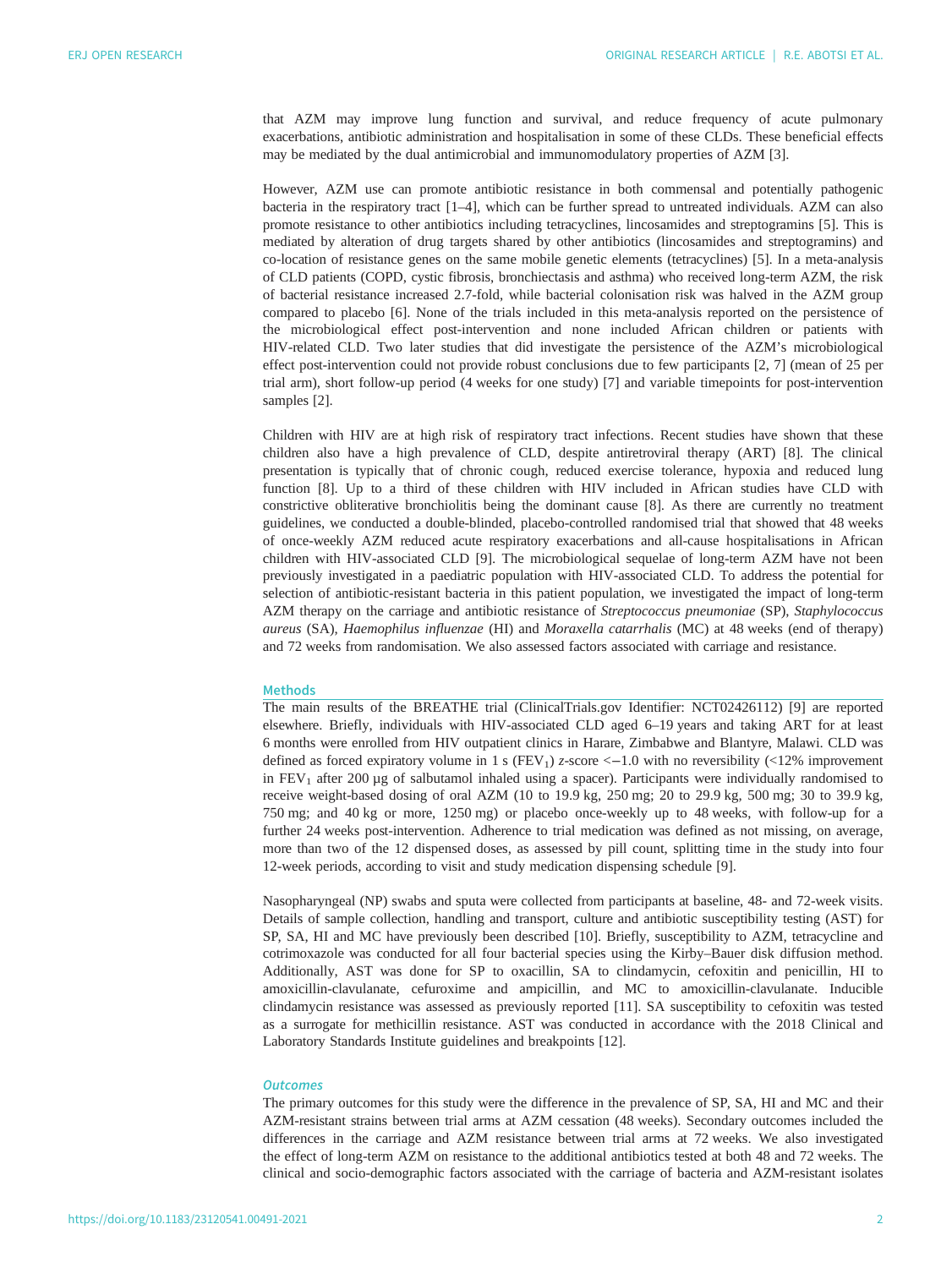<span id="page-2-0"></span>at 48 and 72 weeks, and the effect of adherence to AZM on carriage and resistance (in the AZM arm only) were also assessed.

## Statistical analyses

Statistical analyses were conducted in R software version 3.6.2. Bacterial carriage and antibiotic resistance were reported as percentages of total samples cultured and tested for resistance for each trial arm. Fisher's exact test and Mann–Whitney test were used to compare proportions and continuous variables, respectively. Comparisons of bacterial carriage between trial arms at all visits were conducted using mixed-effects logistic regression models, including a random effect for participants, and reported as adjusted odds ratios with 95% confidence intervals in Stata version 15 (StataCorp, College Station, TX, USA). Models were adjusted for site, sex, age category, HIV viral load at baseline, the season of sampling and visit. A trial arm by time interaction term was included in models to compare trial arms at 48 and 72 weeks, without a trial arm main effect term [[13\]](#page-10-0).

## Ethical approval and consent to participate

Approval for the main trial was obtained from local regulatory bodies at the study sites and the research ethics committees of the London School of Hygiene and Tropical Medicine, the University of Cape Town and the Medical and Health Research in Norway. This sub-study was approved by the Human Research Ethics Committee of the University of Cape Town (HREC/REF: 092/2019). Written informed consent and age-appropriate assent were provided by guardians and participants under 18 years, respectively. Older participants ( $\geq$ 18 years) consented independently.

#### **Results**

Between June 15, 2016, and September 4, 2018, 347 participants (173 AZM and 174 placebo arm) were enrolled and randomised to AZM or placebo (figure 1). Eleven participants who were later found to not meet the inclusion criteria for  $FEV<sub>1</sub>$  were included in this report. At baseline, participants had a median age of 15 years (IQR 13–18) with slightly more males than females (51% (177 out of 347) versus 49% (170 out of 347)). The majority of participants were on long-term cotrimoxazole prophylaxis (90% (313



FIGURE 1 Flowchart of number of samples collected at each visit. ART: antiretroviral therapy; AZM: azithromycin; NP: nasopharyngeal.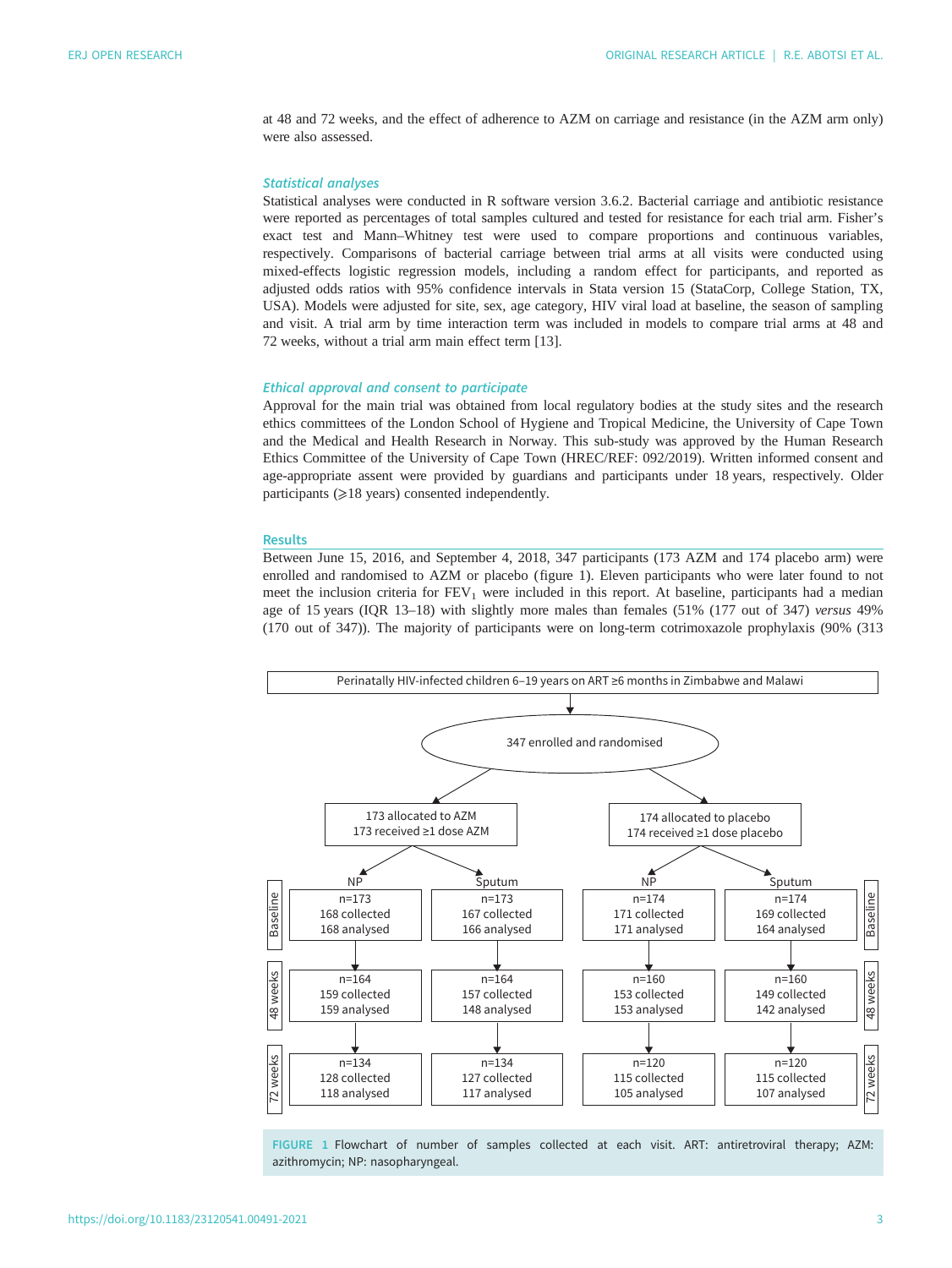out of 347)) (table 1). NP and sputum samples were obtained from about 97% of all participants at baseline and 48 weeks and 86% at 72 weeks ([figure 1](#page-2-0)).

Participants randomised to receive AZM were less likely to carry SP (aOR 0.2, 95% CI 0.1–0.4, p<0.0001), HI (aOR 0.3, 95% CI 0.1–0.8, p=0.01) or MC (aOR 0.2, 95% CI 0.1–0.8, p=0.02) [\(table 2\)](#page-4-0) in their NP at 48 weeks than placebo. The carriage of any of the four species was lower in the AZM arm at 48 weeks (aOR 0.4, 95% CI 0.2–0.7, p=0.001), but not at 72 weeks, compared to placebo ([table 2](#page-4-0)). These observations were mirrored in the sputum samples [\(table 2\)](#page-4-0).

At 48 weeks, the proportion of SP (62% (18 out of 29) versus 13% (8 out of 63), p<0.0001) or SA (91% (31 out of 34) versus  $3\%$  (1 out of 31),  $p<0.0001$ ) isolates from the NP that were AZM-resistant was higher in the AZM arm than placebo [\(figures 2](#page-5-0) and [3\)](#page-6-0). However, at 72 weeks, there were no differences in the proportion of AZM-resistant strains, except for AZM-resistant SA (45% (9 out of 20) in the AZM arm versus 4% (1 out of 26) in the placebo arm, p<0.001) [\(figure 3](#page-6-0)). Overall AZM resistance (resistance in any of the four bacterial species) was higher in the AZM arm at 48 weeks (30% (45 out of 154) versus 7% (10 out of 146), p<0.0001) and remained so at 72 weeks (17% (17 out of 102) versus 7% (7 out of 90), p<0.0001) relative to placebo. The above observations were mirrored in sputum samples ([figures 2](#page-5-0) and [3\)](#page-6-0).

| <b>TABLE 1</b> Baseline characteristics of study participants |                                               |                                          |                          |  |  |  |  |  |  |
|---------------------------------------------------------------|-----------------------------------------------|------------------------------------------|--------------------------|--|--|--|--|--|--|
| Characteristics                                               | <b>Details</b>                                | AZM arm                                  | Placebo arm              |  |  |  |  |  |  |
| Subjects n                                                    |                                               | 173                                      | 174                      |  |  |  |  |  |  |
| Demographic characteristics                                   |                                               |                                          |                          |  |  |  |  |  |  |
| Age years                                                     | Median (IQR)                                  | $14.7(12.6 - 16.8)$                      | $15.8(13.0 - 18.1)$      |  |  |  |  |  |  |
| Sex                                                           | Female, n (%)                                 | 80 (46.2)                                | 90(51.7)                 |  |  |  |  |  |  |
| Currently in school                                           | $n (%)^{\#}$                                  | 146 (84.5)                               | 139 (79.9)               |  |  |  |  |  |  |
| Site                                                          | Zimbabwe, n (%)                               | 120 (69)                                 | 121 (70)                 |  |  |  |  |  |  |
|                                                               | Malawi, n (%)                                 | 53(31)                                   | 53(30)                   |  |  |  |  |  |  |
| <b>HIV characteristics</b>                                    |                                               |                                          |                          |  |  |  |  |  |  |
| Age years at diagnosis years                                  | Median (IQR)                                  | $7.2$ (3.5-9.9)                          | $8.3(5.2 - 11.1)$        |  |  |  |  |  |  |
| Duration on ART years                                         | Median (IQR)                                  | $5.9(3.8-9.0)$                           | $6.4(3.9 - 8.2)$         |  |  |  |  |  |  |
| Age at ART initiation years                                   | Median (IQR)                                  | $8.2(5.0-11.2)$                          | $8.9(6.7-11.6)$          |  |  |  |  |  |  |
| HIV viral load log 10 copies mL <sup>-1</sup>                 | Median (IQR)                                  | $2.5(1.6-4.0)$                           | $2.7(1.7-4.1)$           |  |  |  |  |  |  |
| HIV viral load suppression                                    | <1000 copies $\cdot$ mL <sup>-1</sup> , n (%) | 102(59.0)                                | 94 (54.0)                |  |  |  |  |  |  |
| CD4 cell count/mm <sup>3</sup>                                | Median (IQR)                                  | 601 (417-784)                            | 550 (325-779)            |  |  |  |  |  |  |
| CD4 count categories                                          | 200+ cells/mm <sup>3</sup> , n $(%)$          | 157 (91)                                 | 156 (89.7)               |  |  |  |  |  |  |
|                                                               | <200 cells/mm <sup>3</sup> , n $(\% )$        | 16(9)                                    | 18(10.3)                 |  |  |  |  |  |  |
| Antiretroviral regimen                                        | NNRTI, $n$ $(\%)^{\#}$                        | 127 (73)                                 | 131 (75)                 |  |  |  |  |  |  |
|                                                               | PI, n $(%)^{\#}$                              | 46 (27)                                  | 42 (25)                  |  |  |  |  |  |  |
| Lung function                                                 |                                               |                                          |                          |  |  |  |  |  |  |
| FEV <sub>1</sub> z-score                                      | Median (IQR)                                  | $-1.94 (-2.5 - -1.4) -2.0 (-2.4 - -1.5)$ |                          |  |  |  |  |  |  |
| <b>Clinical characteristics</b>                               |                                               |                                          |                          |  |  |  |  |  |  |
| Weight-for-age z-score                                        | Median (IQR)                                  | $-2.2$ ( $-3.0 - -1.4$ )                 | $-1.9$ ( $-2.8 - -1.2$ ) |  |  |  |  |  |  |
| Underweight                                                   | $n (%)^9$                                     | 98 (56.6)                                | 83 (47.7)                |  |  |  |  |  |  |
| Height-for-age z-score                                        | Median (IQR)                                  | $-2.1$ $(-3.0 - -1.4)$                   | $-1.9$ ( $-2.6 - -1.3$ ) |  |  |  |  |  |  |
| Stunted                                                       | $n (%)^9$                                     | 95 (54.9)                                | 80 (46.0)                |  |  |  |  |  |  |
| History of TB                                                 | $n (\%)^{\#}$                                 | 58 (33.57)                               | 39 (22.4)                |  |  |  |  |  |  |
| Admitted for chest problems in last year                      | n(%)                                          | 3(1.7)                                   | 3(1.7)                   |  |  |  |  |  |  |
| Current cough                                                 | $n (%)^*$                                     | 13(7.5)                                  | 18(10.3)                 |  |  |  |  |  |  |
| Coughing up sputum                                            | $n(N)^+$                                      | 7(43)                                    | 17 (46)                  |  |  |  |  |  |  |
| MRC Dyspnoea Score                                            | $1, n (\%)$                                   | 89 (51)                                  | 96 (55)                  |  |  |  |  |  |  |
|                                                               | 2, $n$ $(\%)$                                 | 64 (37)                                  | 62(36)                   |  |  |  |  |  |  |
|                                                               | 3, $n$ $(%)$                                  | 12(7)                                    | 11(6.3)                  |  |  |  |  |  |  |
|                                                               | 4, n $(\% )$                                  | 7(4)                                     | 4(2.3)                   |  |  |  |  |  |  |
|                                                               | 5, $n$ (%)                                    | 1(1)                                     | 1(1)                     |  |  |  |  |  |  |
| Cotrimoxazole prophylaxis                                     | n(%)                                          | $157(92)^{#}$                            | 156 (90)                 |  |  |  |  |  |  |

AZM: azithromycin; IQR: interquartile range; NNRTI: nonnucleoside reverse transcriptase inhibitor; PI: protease inhibitor; FEV<sub>1</sub>: forced expiratory volume in 1 s, participants with missing responses are excluded from that variable; TB: tuberculosis; MRC: Medical Research Council. "Missing value: Currently attending school - n=1 AZM arm; Antiretroviral regimen, n=1, Placebo arm; History of TB – n=1, AZM arm; Current cough – n=1, AZM arm; Cotrimoxazole prophylaxis - n=2, AZM arm;  $\P$ : z-score <-2;  $^+$ : only asked for those with current cough.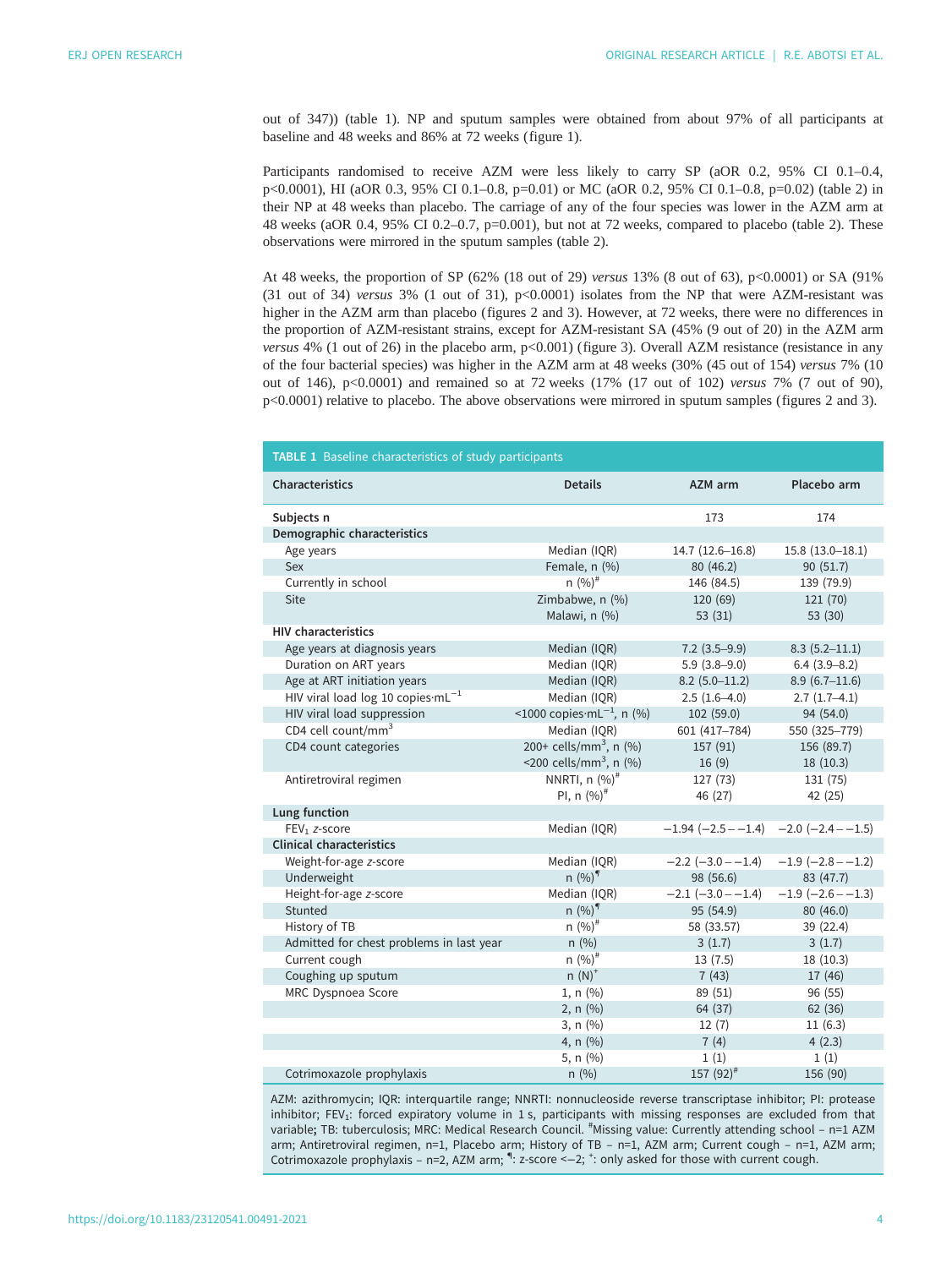<span id="page-4-0"></span>

| TABLE 2 Nasopharyngeal and sputum bacterial carriage at baseline, 48 weeks and 72 weeks in participants |                    |                 |                  |                  |                |          |            |                     |                  |          |  |  |
|---------------------------------------------------------------------------------------------------------|--------------------|-----------------|------------------|------------------|----------------|----------|------------|---------------------|------------------|----------|--|--|
|                                                                                                         |                    | <b>Baseline</b> | 48 weeks         |                  |                | 72 weeks |            |                     |                  |          |  |  |
|                                                                                                         | <b>AZM</b>         | <b>Placebo</b>  | <b>AZM</b>       | Placebo          | aOR (95% CI)   | p-values | <b>AZM</b> | Placebo             | aOR (95% CI)     | p-values |  |  |
| Nasopharyngeal swabs                                                                                    |                    |                 |                  |                  |                |          |            |                     |                  |          |  |  |
| Subjects n                                                                                              | $168$ <sup>#</sup> | $171^{#}$       | 159 <sup>q</sup> | 153 <sup>q</sup> |                |          | $118^{+}$  | $105^+$             |                  |          |  |  |
| Streptococcus pneumoniae                                                                                | 74 (44)            | 83 (49)         | 29(18)           | 64 (41)          | $0.2(0.1-0.4)$ | < 0.0001 | 41 (35)    | 38 (36)             | $0.9(0.4-1.7)$   | 0.681    |  |  |
| Staphylococcus aureus                                                                                   | 45 (27)            | 36(21)          | 34(21)           | 31(20)           | $1.1(0.5-2.2)$ | 0.882    | 23(19)     | 26(25)              | $0.7(0.3-1.7)$   | 0.433    |  |  |
| Haemophilus influenzae                                                                                  | 21(13)             | 18(11)          | 11(7)            | 24(16)           | $0.3(0.1-0.8)$ | 0.011    | 13(11)     | 10(10)              | $1.0(0.4 - 2.8)$ | 0.964    |  |  |
| Moraxella catarrhalis                                                                                   | 26(15)             | 21(12)          | 7(4)             | 17(11)           | $0.3(0.1-0.8)$ | 0.015    | 9(8)       | 7(7)                | $0.9(0.3-2.9)$   | 0.848    |  |  |
| Bacterial carriage (any)                                                                                | 107 (64)           | 112 (68)        | 63(43)           | 86 (60)          | $0.4(0.2-0.7)$ | 0.001    | 61(53)     | 63 (60)             | $0.6(0.3-1.2)$   | 0.135    |  |  |
| Sputum                                                                                                  |                    |                 |                  |                  |                |          |            |                     |                  |          |  |  |
| Subjects n                                                                                              | 166 <sup>5</sup>   | $164^5$         | 148 <sup>f</sup> | 143 <sup>f</sup> |                |          | $116^{##}$ | $106$ <sup>##</sup> |                  |          |  |  |
| Streptococcus pneumoniae                                                                                | 43 (26)            | 38(23)          | 17(11)           | 34(24)           | $0.4(0.2-0.8)$ | 0.008    | 20(17)     | 26(25)              | $0.6(0.3-1.2)$   | 0.122    |  |  |
| Staphylococcus aureus                                                                                   | 51(31)             | 46 (28)         | 46 (31)          | 37(26)           | $1.4(0.7-2.8)$ | 0.323    | 40 (34)    | 37 (34)             | $1.1(0.5-2.3)$   | 0.788    |  |  |
| Haemophilus influenzae                                                                                  | 4(2)               | 7(4)            | 3(2)             | 19(13)           | $0.1(0.0-0.4)$ | 0.002    | 6(5)       | 9(8)                | $0.5(0.1-1.6)$   | 0.221    |  |  |
| Moraxella catarrhalis                                                                                   | 15(9)              | 15(9)           | 4(3)             | 15(10)           | $0.2(0.1-0.7)$ | 0.008    | 7(6)       | 7(7)                | $0.9(0.3-2.8)$   | 0.882    |  |  |
| Bacterial carriage (any)                                                                                | 82 (49)            | 79 (48)         | 62(42)           | 77 (54)          | $0.6(0.3-1.0)$ | 0.056    | 56 (48)    | 60(57)              | $0.8(0.4-1.4)$   | 0.395    |  |  |

## Data expressed as n (%) unless otherwise indicated. AZM: azithromycin; aOR: adjusted odds ratio. #: samples not collected from five and three participants in AZM and placebo group at baseline respectively; ": samples not collected from five and seven participants in AZM and placebo group at 48 weeks respectively; ": samples not collected from 16 and 15 participants in AZM and placebo group at 48 weeks respectiv placebo group at 72 weeks respectively; <sup>§</sup>: sputum samples were not collected from seven and 10 participants in AZM and placebo group at baseline respectively; <sup>f</sup>: sputum samples not collected from 16 and 17 participants in AZM and placebo group at 48 weeks respectively; ##: sputum samples not collected from 18 and 14 participants in AZM and placebo group at 72 weeks respectively.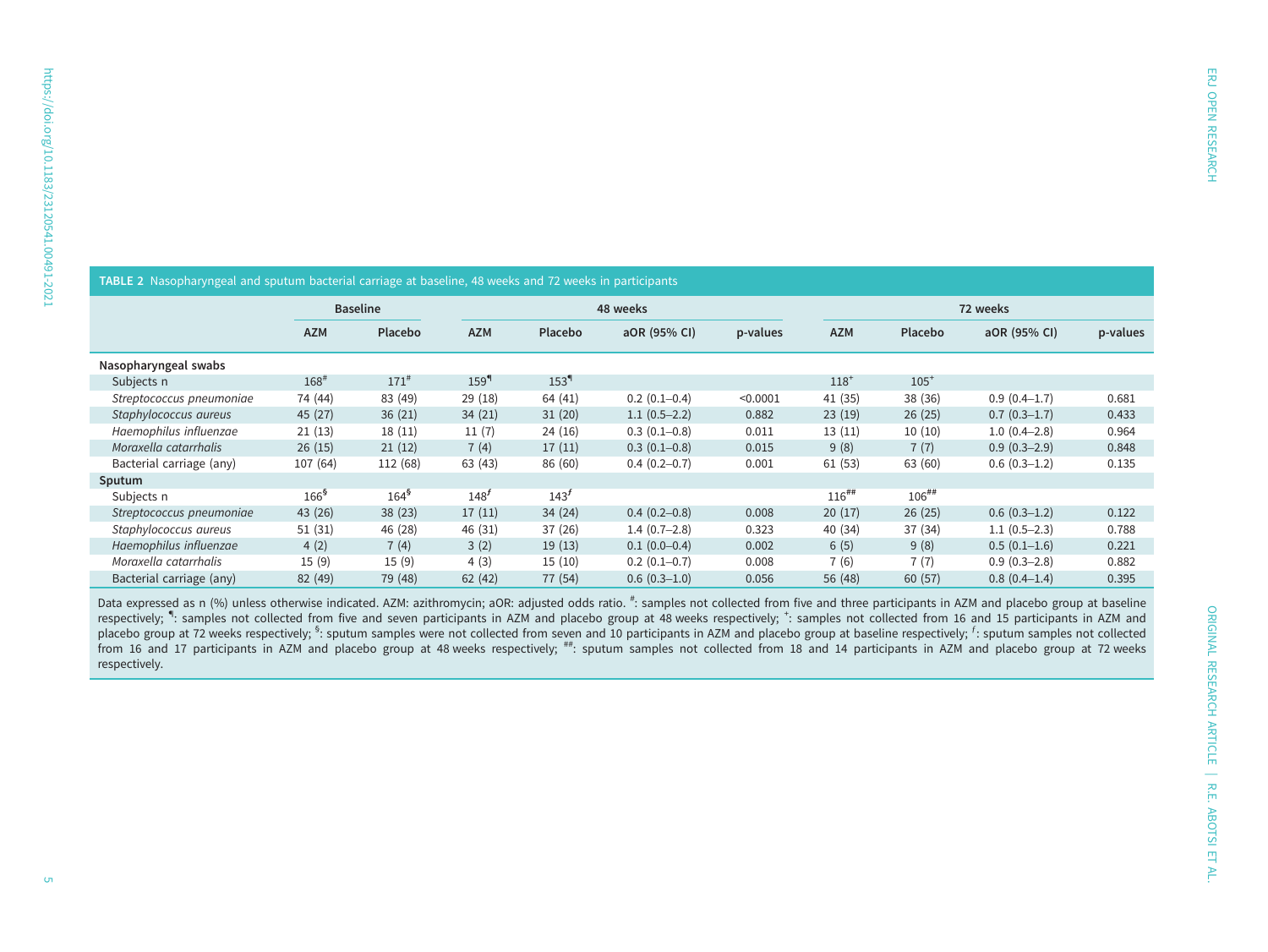<span id="page-5-0"></span>

FIGURE 2 Antibiotic resistance profiles of Streptococcus pneumoniae isolated from the nasopharyngeal (NP) and sputum samples at baseline (0 week), 48 weeks and 72 weeks. The x- and y-axes are sampling timepoints and percentage resistance, respectively. Number of isolates from NP samples at each timepoint for azithromycin (AZM) versus placebo were: baseline (71 versus 81), 48 weeks (29 versus 63), 72 weeks (37 versus 37). In the sputum, baseline (41 versus 36), 48 weeks (16 versus 32), 72 weeks (20 versus 26). Oxacillin used as a surrogate for penicillin.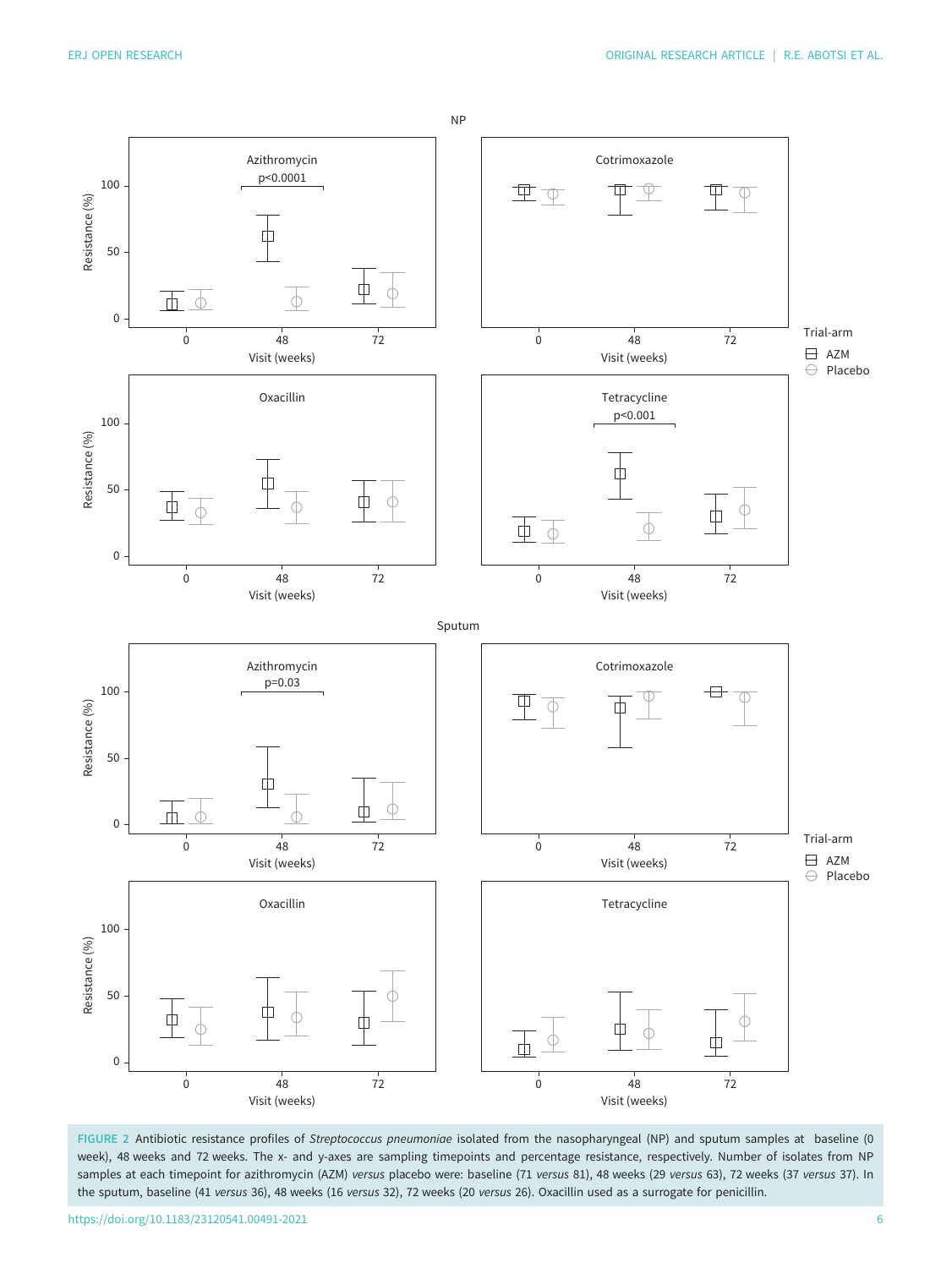<span id="page-6-0"></span>

FIGURE 3 Antibiotic resistance profiles of Staphylococcus aureus isolated from the nasopharyngeal and sputum samples at baseline (0 week), 48 weeks and 72 weeks. The x- and y-axes are sampling timepoints and percentage resistance, respectively. Number of isolates from nasopharyngeal (NP) samples at each timepoint for azithromycin (AZM) versus placebo were: baseline (44 versus 36), 48 weeks (34 versus 31), 72 weeks (20 versus 26). In the sputum, baseline (49 versus 45), 48 weeks (45 versus 37), 72 weeks (40 versus 37).

The proportion of SP and SA in the NP that were tetracycline-resistant was also higher at 48 weeks in the AZM arm than placebo ([figures 2](#page-5-0) and 3, [supplementary table S1](http://openres.ersjournals.com/lookup/doi/10.1183/23120541.00491-2021.figures-only#fig-data-supplementary-materials)). Clindamycin resistance in SA was higher in the AZM arm versus placebo at 48 weeks (79% (27 out of 34) versus 3% (1 out of 31), p<0.0001) and remained higher at 72 weeks in the AZM arm compared to placebo (45% (9 out of 20) versus 0% (0 out of 26), p<0.0001) (figure 3, [supplementary table S1\)](http://openres.ersjournals.com/lookup/doi/10.1183/23120541.00491-2021.figures-only#fig-data-supplementary-materials). Carriage of methicillin-resistant SA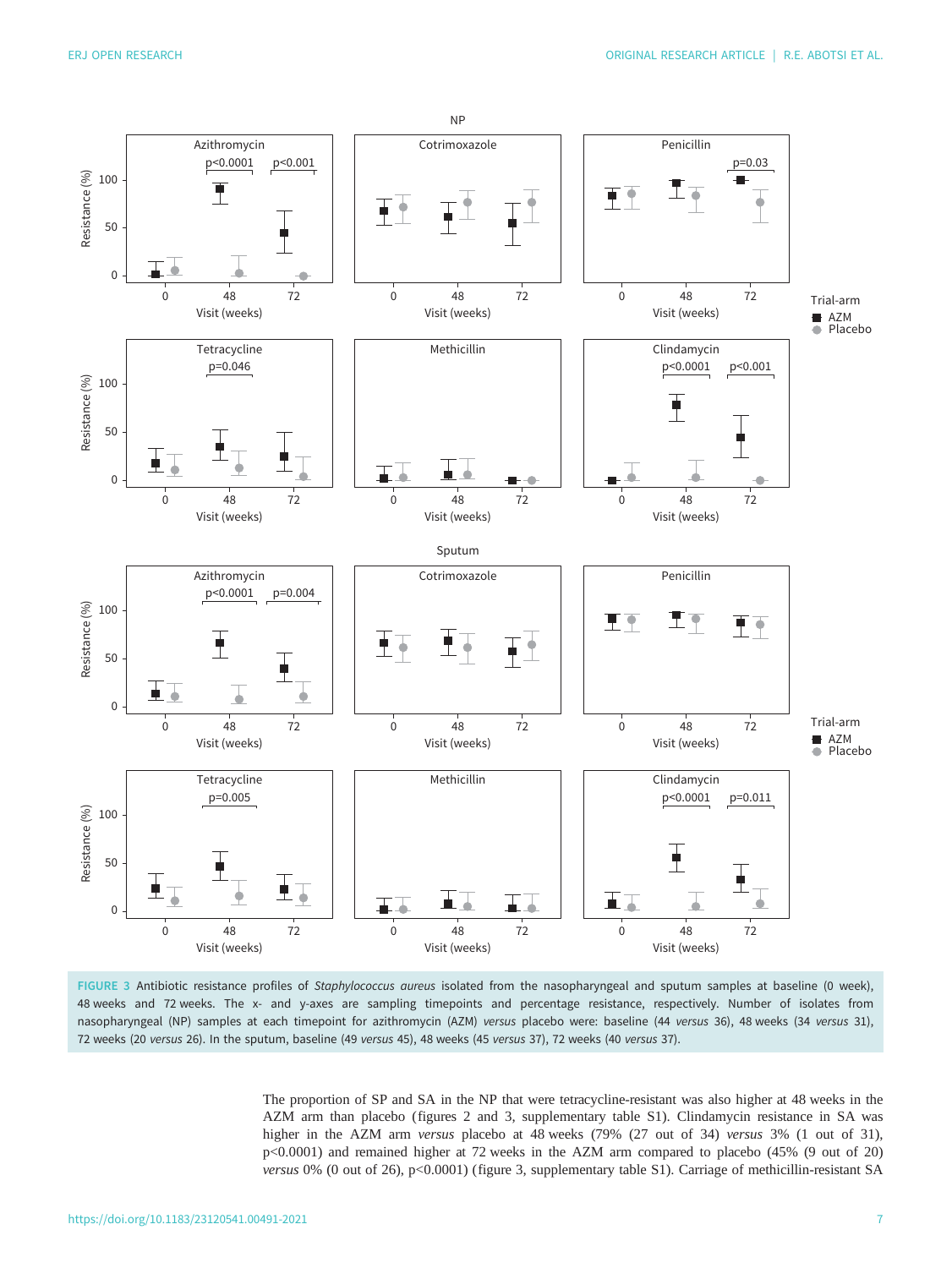remained low (6%) throughout the study in both trial arms ([figure 3,](#page-6-0) [supplementary table S1](http://openres.ersjournals.com/lookup/doi/10.1183/23120541.00491-2021.figures-only#fig-data-supplementary-materials)). Penicillin (oxacillin) resistance in SP was moderate and there was no difference between trial arms; however, penicillin-resistant SA was higher in AZM than placebo at 72 weeks [\(supplementary table S1\)](http://openres.ersjournals.com/lookup/doi/10.1183/23120541.00491-2021.figures-only#fig-data-supplementary-materials). Cotrimoxazole resistance levels in SA remained high (∼69%), with no clear changes throughout the study period [\(supplementary table S1](http://openres.ersjournals.com/lookup/doi/10.1183/23120541.00491-2021.figures-only#fig-data-supplementary-materials)). There was no difference between the trial arms with HI and MC susceptibility to AZM, tetracycline, amoxicillin-clavulanate and cotrimoxazole [\(supplementary table S1](http://openres.ersjournals.com/lookup/doi/10.1183/23120541.00491-2021.figures-only#fig-data-supplementary-materials), [Figure S1](http://openres.ersjournals.com/lookup/doi/10.1183/23120541.00491-2021.figures-only#fig-data-supplementary-materials)–S2). There was a universal HI susceptibility to cefuroxime and ampicillin ([supplementary table](http://openres.ersjournals.com/lookup/doi/10.1183/23120541.00491-2021.figures-only#fig-data-supplementary-materials) [S1, Figure S1\)](http://openres.ersjournals.com/lookup/doi/10.1183/23120541.00491-2021.figures-only#fig-data-supplementary-materials). The above observations were mirrored in sputum samples [\(figure 3,](#page-6-0) [supplementary table](http://openres.ersjournals.com/lookup/doi/10.1183/23120541.00491-2021.figures-only#fig-data-supplementary-materials) [S2, Figures S1](http://openres.ersjournals.com/lookup/doi/10.1183/23120541.00491-2021.figures-only#fig-data-supplementary-materials)–S2) except for tetracycline-resistant SP, which did not differ between trial arms at 48 weeks. Also, unlike in the NP, penicillin resistance in sputum SA was similar between trial arms at all visits ([figure 3,](#page-6-0) [supplementary table S2](http://openres.ersjournals.com/lookup/doi/10.1183/23120541.00491-2021.figures-only#fig-data-supplementary-materials)).

Adherence to AZM was associated with reduced likelihood of sputum SA and overall bacterial carriage at 48 weeks [\(supplementary table S3](http://openres.ersjournals.com/lookup/doi/10.1183/23120541.00491-2021.figures-only#fig-data-supplementary-materials)). Adherence was not associated with the carriage of resistant bacteria [\(supplementary tables S4 and S5](http://openres.ersjournals.com/lookup/doi/10.1183/23120541.00491-2021.figures-only#fig-data-supplementary-materials)). The main factors associated with SP carriage were male sex (NP only) and placebo allocation (NP and sputum) at 48 weeks and age at 72 weeks [\(supplementary table S6\)](http://openres.ersjournals.com/lookup/doi/10.1183/23120541.00491-2021.figures-only#fig-data-supplementary-materials). Similarly, factors associated with NP and sputum SA carriage were non-adherence to AZM (NP and sputum, [supplementary table S7\)](http://openres.ersjournals.com/lookup/doi/10.1183/23120541.00491-2021.figures-only#fig-data-supplementary-materials), viral load suppression (sputum) and season of sampling [\(supplementary](http://openres.ersjournals.com/lookup/doi/10.1183/23120541.00491-2021.figures-only#fig-data-supplementary-materials) [table S7\)](http://openres.ersjournals.com/lookup/doi/10.1183/23120541.00491-2021.figures-only#fig-data-supplementary-materials). Placebo allocation and non-adherence to AZM was associated with increased likelihood of AZM-resistant SP and SA carriage in the NP or sputum ([supplementary tables S8 and S9](http://openres.ersjournals.com/lookup/doi/10.1183/23120541.00491-2021.figures-only#fig-data-supplementary-materials)).

#### **Discussion**

Our study shows that HIV-infected children with CLD established on ART and long-term cotrimoxazole prophylaxis, who received 48 weeks of AZM therapy, were significantly less likely to carry SP, HI and MC in their NP or sputum compared to placebo at the end of treatment. However, these participants were more likely to carry AZM and tetracycline-resistant SP and SA at 48 weeks. AZM-, clindamycin- and tetracycline-resistant SA remained more prevalent in participants in the AZM arm at 72 weeks.

Our finding of reduced NP and sputum carriage of SP, HI and MC in response to long-term AZM therapy is consistent with previous studies [[2](#page-10-0), [6](#page-10-0)]. Similarly, the lack of an effect of long-term AZM therapy on SA carriage observed in our study was also reported in studies conducted in children with chronic suppurative lung disease in Australia and New Zealand [\[2\]](#page-10-0), and cystic fibrosis in the Netherlands [\[14](#page-10-0)] and USA [\[3\]](#page-10-0). The reduction in SP, HI and MC prevalence in our study may be related to the almost universal susceptibility of these isolates to AZM at baseline or the consequence of improved alveolar macrophage phagocytic activity [[15\]](#page-11-0). Phagocytosis is generally reduced in chronic lung conditions, especially COPD, but improves with AZM therapy [\[15](#page-11-0)]. A survey conducted from 2015 to 2018, the same time period as our study, reported a high SP carriage among children and adults in Malawi regardless of pneumococcal vaccination and HIV status [[16\]](#page-11-0). Our finding that AZM reduced SP carriage may have important implications in reducing the risk of invasive SP disease as well as transmission. The lack of difference between trial arms in the carriage of SP, HI or MC at 72 weeks highlights that the antimicrobial effects of long-term AZM therapy may not be long-lasting. This is corroborated by reports from a randomised controlled trial of AZM among Indigenous Australian, Maori and Pacific Island children aged 1–8 years with chronic suppurative lung disease [[2](#page-10-0)].

Long-term AZM therapy selected for AZM-resistant SP at the end of treatment. This is consistent with other studies that used AZM for both long- [\[1](#page-10-0)–[3, 14](#page-10-0), [17](#page-11-0)] and short-term [\[11,](#page-10-0) [18](#page-11-0), [19](#page-11-0)] treatment periods. AZM resistance occurs soon after exposure, as evidenced by the recovery of resistant strains after a single AZM course or dose [\[11](#page-10-0)]. Previous studies revealed clonal expansion of existing resistant strains of SP following exposure to AZM [[19\]](#page-11-0). Studies that involved mass AZM administration for trachoma also noted an increase in resistant SP, which resolved over time [\[20](#page-11-0), [21](#page-11-0)]. Since the genetic changes that confer macrolide resistance may reduce the fitness of SP strains (their ability to compete with drug-susceptible strains), resistant SP strains were likely to have been displaced by susceptible strains once the antibiotic selective pressure was removed [\[2\]](#page-10-0). AZM use did not select for penicillin-resistant SP in our study. Although, we did not determine minimum inhibitory concentrations for the isolates, this non-selection of penicillin-resistant SP is consistent with previous studies that administered AZM for both short- [[18](#page-11-0)] and long-term periods [[2](#page-10-0)]. This is important as penicillins remain the first-line treatment for pneumococcal infections in sub-Saharan Africa.

Although the proportion of AZM-resistant SA declined at 72 weeks, AZM-resistant SA isolates remained significantly more common in the AZM arm at this visit. In a cystic fibrosis clinic in the Netherlands, the occurrence of AZM-resistant SA was common enough to warrant discontinuation of long-term AZM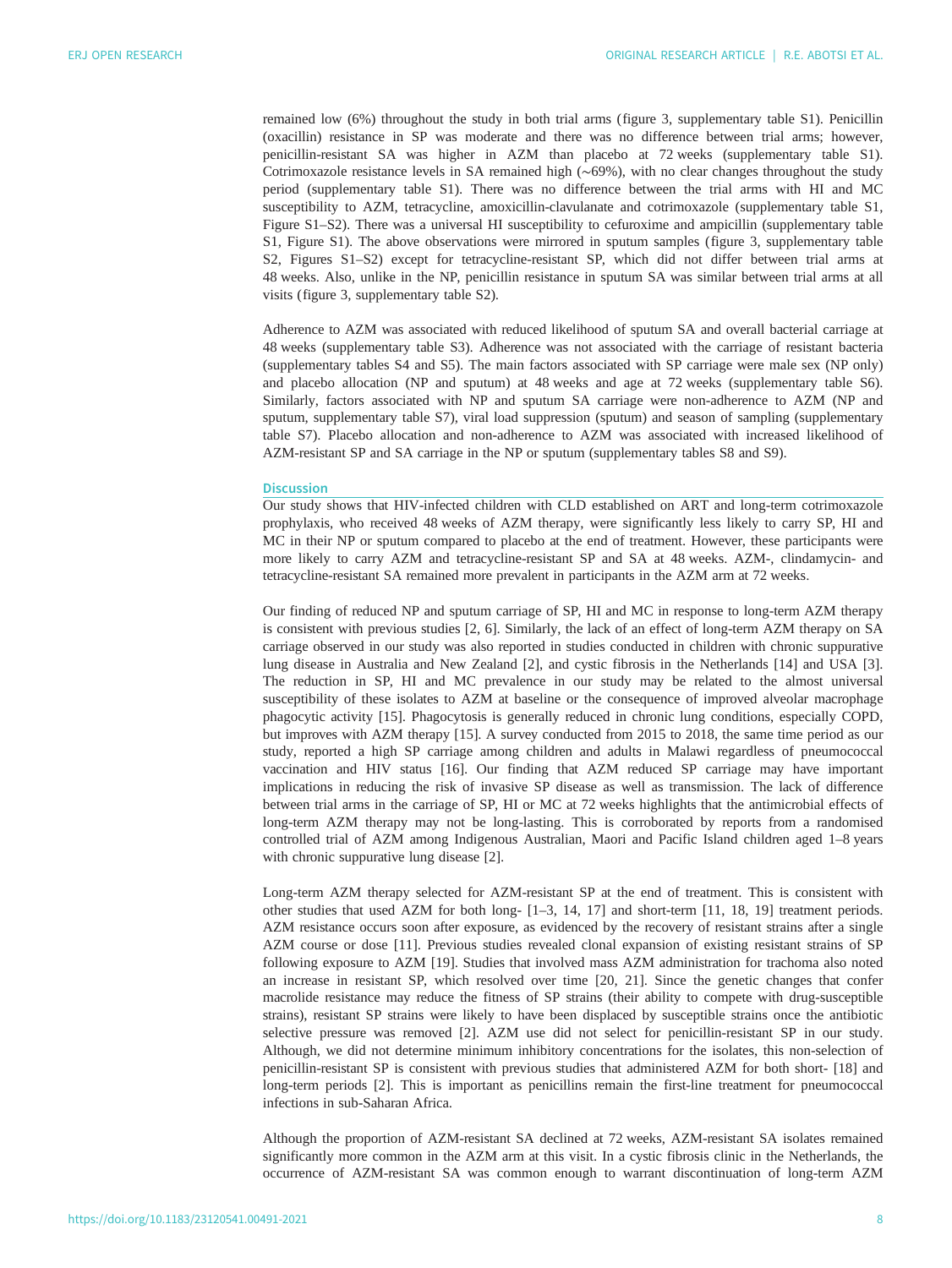therapy among cystic fibrosis patients [\[1\]](#page-10-0). In contrast, in Denmark, a low prevalence of SA in cystic fibrosis patients at baseline with a further reduction during treatment with AZM made increased macrolide resistance in SA clinically insignificant [\[17](#page-11-0)]. It is possible that the baseline prevalence of SA may influence the effect of long-term AZM therapy on resistance. Additionally, the differences in strength and frequency of dosing of AZM across studies may also contribute to the variations in the observed patterns of resistance. SA is an important pathogen in HIV-infected patients where it causes bacteraemia leading to endocarditis [\[22](#page-11-0)]. Staphylococcal bacteraemia is about 17 times more likely to occur in a hospitalised HIV-infected adult than a HIV-negative patient [[22\]](#page-11-0). The increase in AZM-resistant SA which persist beyond 6 months post-AZM in our setting is therefore concerning.

The increase in tetracycline (SP and SA) and clindamycin (SA only) resistance at 48 weeks is not surprising since mobile genetic elements that mediate resistance to macrolides co-carry genes that confer resistance to other antibiotics [\[23](#page-11-0)]. Of note, is the conjugative transposon Tn916-like element, which carries tet (tetracycline resistance) and erm genes  $[23]$  $[23]$ . The erm gene product modifies the bacterial ribosomal target site of macrolides, lincosamides (clindamycin) and streptogramin antibiotics, thereby conferring resistance. These transposons are found in both SP [\[23](#page-11-0)] and SA [[24\]](#page-11-0); hence, the concurrent increase in resistance to macrolides, lincosamides and tetracyclines with AZM therapy in our study is expected [[23\]](#page-11-0). These mobile genetic elements with multiple resistance genes can be shared between bacterial species and across genera, increasing the overall burden of drug resistance [[25\]](#page-11-0).

SP is the most common bacterial cause of community-acquired pneumonia globally [[26\]](#page-11-0). Macrolideresistant SP is a major concern in the USA and other parts of the world as macrolides have been the first drug of choice in monotherapy for adults for decades [\[27](#page-11-0)]. There have been multiple reports of clinical failures resulting from macrolide-resistant SP when patients were treated with macrolides [[28\]](#page-11-0). However, the clinical relevance of macrolide-resistant SP based on AST has remained controversial [[28\]](#page-11-0). This is fuelled by observations that although macrolide-resistant SP, as determined by AST, has been on the rise, an increase in clinical failures due to these isolates has not been observed as frequently as expected (the so-called "in vitro in vivo" paradox) [\[27](#page-11-0)]. One explanation for this discrepancy is that the current in vitro resistance testing methods may not accurately model the action of an antibiotic in the body during an infection [\[26](#page-11-0)]. During inflammation, for instance, the level of AZM increases substantially because of intracellular accumulation within macrophages and leukocytes at the site of infection [[26\]](#page-11-0). Furthermore, the potent immunomodulatory properties of macrolides, which influence the resolution of respiratory infections, are not accounted for by the AST method [[26\]](#page-11-0).

Although macrolides are not the first-line treatment for SP and SA respiratory infections in Malawi and Zimbabwe ( penicillin and tetracyclines are used in Malawi and cotrimoxazole and amoxicillin in Zimbabwe), macrolides are indicated where there is treatment failure following amoxicillin use or in combination with ceftriaxone for severe illness (Malawi). They are also indicated in cases with penicillin allergy or atypical pneumonia in both countries. For SA infections (including those at other body sites, such as skin and soft tissue infections), cloxacillin is the first-line antibiotic; however, clindamycin is indicated in penicillin hypersensitivity. Therefore, the clinical relevance of AZM-resistant SP and SA and clindamycin-resistant SA among study participants and their contacts should be further investigated.

To address concerns about the transmission of AZM-resistant SA to untreated individuals, TRAMPER-STRANDERS et al. (2007) [[29\]](#page-11-0) compared the prevalence of AZM-resistant SA among cystic fibrosis patients on long-term AZM therapy and their household contacts. They found that although there was a higher AZM-resistant SA carriage among the cystic fibrosis patients (69.6%), carriage among household contacts (9.6%) was similar to the general population (6.3%) of the Netherlands. Furthermore, the transmission of resistant isolates from the patients to their household contacts could not be proved by genotyping, except for one household. This finding suggests that although the potential risk of transmission of AZM-resistant SA exists, the probability is low. However, this observation may be quite different in an African household.

TAYLOR et al. [[4](#page-10-0), [30](#page-11-0)] showed that AZM's ability to reduce acute respiratory exacerbations is mediated by its capacity to reduce airway HI load, which is mirrored in our study. Our finding that AZM-resistant HI and MC strains were uncommon, and similar between trial arms at all visits, is consistent with previous clinical trials of long-term AZM therapy [\[2, 3](#page-10-0)]. However, other studies of long-term AZM observed an increase in AZM-resistant HI [\[1,](#page-10-0) [31\]](#page-11-0) and MC [\[3,](#page-10-0) [31](#page-11-0)]. The discordance across studies in the observed patterns of HI and MC resistance may be explained by the differences in the dose and duration of AZM used. Also, relatively few isolates of both bacterial species were identified in many studies (including our own) and may have been underpowered to detect resistance in these species.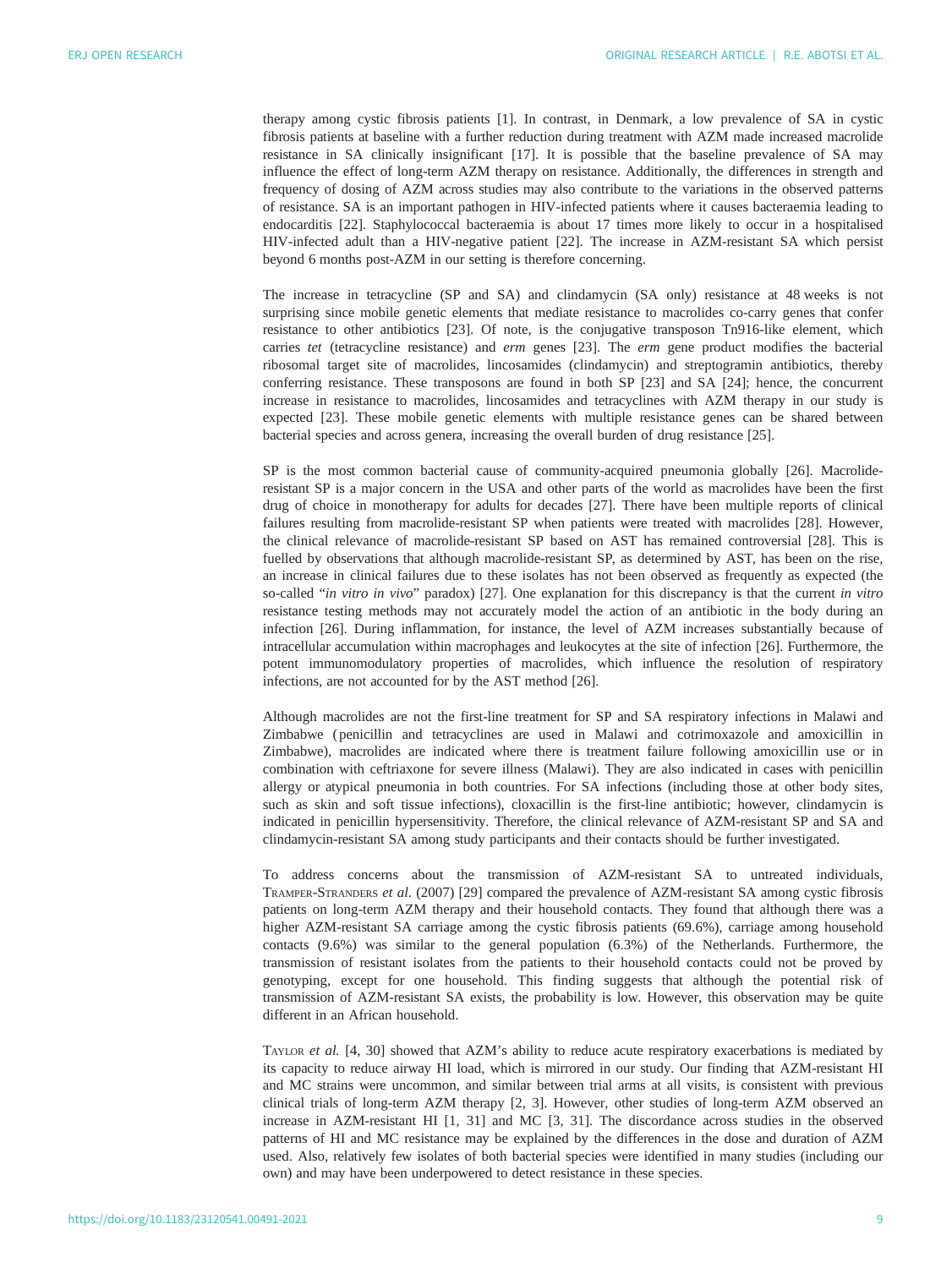HUANG et al. [\[32](#page-11-0)] observed that acute respiratory exacerbations were associated with an increase in the relative abundance of the bacterial phylum Proteobacteria in patients with COPD. Antibiotic treatment reduced this relative abundance and was associated with resolution of symptoms. Broader changes in the airway microbiome, and not only in the specific bacterial species we measured, may modulate the effect of AZM in HIV-associated chronic lung disease. However, microbial dysbiosis may occur in other microbial niches, including the gut, following long-term AZM treatment, and the local and systemic consequences of such dysbiosis requires further study.

Given concerns around the emergence of resistance with long-term AZM therapy, the use of newer macrolide-based drugs that have potent immunomodulatory activity without resistance-promoting antibacterial effect should be considered. Hopge et al. [\[33](#page-11-0)] investigated two new macrolides with limited antibacterial activity against SP, SA, MC and HI. They found that these drugs improve macrophage phagocytosis of bacteria and therefore reduce bacterial carriage and associated acute exacerbations of CLD [[33](#page-11-0)].

The strengths of our study are that it was a double-blinded, individually randomised, placebo-controlled, multicentre study among children with HIV-associated CLD in sub-Saharan African, a previously under-studied population. The study also analysed the persistence of the microbiological effect of long-term AZM therapy 6 months post-intervention. Furthermore, we also demonstrated that long-term AZM promoted resistance to other antibiotics (tetracycline and clindamycin). Study limitations include the lack of genomic investigation to delineate the mechanisms underlying antibiotic resistance and determine SP and HI serotypes. Furthermore, 27% of participants' outcomes could not be assessed at 72 weeks due to withdrawal, death and loss to follow-up. However, our findings at this later time point are consistent with previous findings [[2](#page-10-0)]. We could not determine when SA resistance to AZM, tetracycline and clindamycin resolved because our study concluded at 72 weeks from randomisation. Another limitation is that the study was not adequately powered to conclude whether AZM induced resistance in HI and MC as the number of isolates recovered from trial participants was low. We did not perform quantitative assessment of minimum inhibitory concentrations (MICs) of antibiotics, which may have identified increases in MICs that did not lead to changes in resistance category.

Long-term AZM therapy reduced the prevalence of SP, HI and MC in African children with HIV-associated CLD while increasing the carriage of AZM and tetracycline-resistant SP and SA at 48 weeks. Inducible clindamycin resistance also increased in SA at 48 weeks. However, these microbiological effects resolved 6 months post-intervention, except for AZM, tetracycline and clindamycin resistance in SA. Further studies are needed to determine whether resistance in SA persists beyond 72 weeks. The benefit of reduced acute exacerbations of HIV-associated CLD shown in this study [[9](#page-10-0)] should be weighed against the largely temporary acquisition of antimicrobial resistance to AZM as well as other antibiotics.

Acknowledgements: We acknowledge the support of the staff at the Division of Medical Microbiology and the Dube lab, especially Gillian Ndhlovu at the University of Cape Town. The Global Health and Vaccination Research (GLOBVAC) Programme of the Medical Research Council of Norway funded this study. This work was also supported by the National Institute for Health Research (NIHR) Global Health Research Unit on Mucosal Pathogens using UK aid from the UK Government (Project number 16/136/46). RSH is a NIHR Senior Investigator. The views expressed are those of the authors and not necessarily those of the NIHR, the Department of Health and Social Care. MN is supported by an Australian National Health and Medical Research Council Investigator Grant [APP1174455]. REA is funded by the L'Oréal UNESCO For Women in Science Fellowship, Margaret McNamara Education Grants and the Swedish International Development Cooperation Agency (SIDA) through the Organisation of Women in Science for the developing world (OWSD) PhD Fellowship. FSD is supported by the National Research Foundation of South Africa (112160), Future Leaders – African Independent Research (FLAIR) Fellowship and the National Institute for Health Research (NIHR) Global Health Research Unit on Mucosal Pathogens (MPRU) using UK aid from the UK Government and the University of Cape Town. RAF is funded by the Wellcome Trust. AMR is supported by the UK Medical Research Council (MRC) and the UK Department for International Development (DFID) under the MRC/DFID Concordat agreement, which is also part of the EDCTP2 Programme supported by the European Union, Grant Ref: MR/R010161/1.

Provenance: Submitted article, peer reviewed.

ClinicalTrials.gov Identifier: NCT02426112

Data availability: All de-identified data can be accessed at dryad.org (https://doi.org/10.5061/dryad.5dv41ns71) and analysis codes are available at Zenodo.org (https://doi.org/10.5281/zenodo.5712334).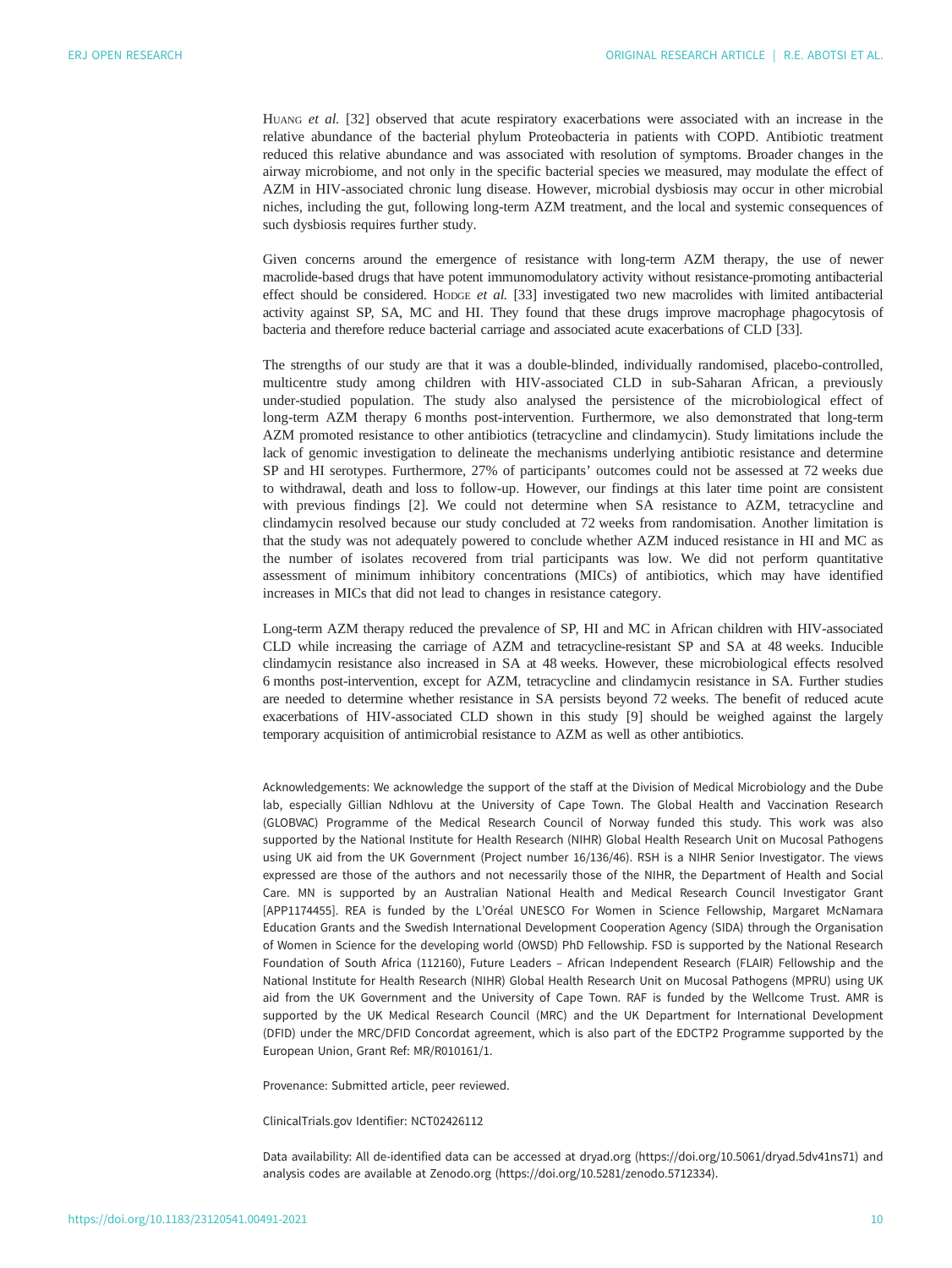<span id="page-10-0"></span>Author contributions: MPN, FSD and RAF conceived the study. REA conducted laboratory experiments and wrote the first manuscript draft, supervised by MPN and FSD. CB assisted with laboratory experiments. Statistical analysis was conducted by REA, supported by AMR and VS. GM and LN coordinated the trial in Zimbabwe and Malawi, respectively. BW and RH reviewed the manuscript. JOO and RAF are trial PIs. All authors contributed to the manuscript, and all authors have read and approved the final version.

Conflict of interest: Regina E. Abotsi has nothing to disclose. Mark Nicol reports grants from Australian National Health and Medical Research Council, and Medical Research Council of Norway, paid to the institution, outside the submitted work. Grace McHugh has nothing to disclose. Victoria Simms has nothing to disclose. Andrea M Rehman reports support for the present manuscript from Norwegian Research Council, payment to institution. Grants of contracts received from UK Medical Research Council (MRC) and the UK Department for International Development (DFID) under the MRC/DFID Concordat agreement which is also part of the EDCTP2 programme supported by the European Union, and Bill and Melinda Gates Foundation, payments to institution, outside the submitted work. Payment or honoraria for lectures, presentations, speakers bureaus, manuscript writing or educational events from External examiner for Middlesex University MSc in Public Health, outside the submitted work. Unpaid Participant on DSMB for INTE-AFRICA study. Unpaid Chair of the Royal Statistical Society International Development Section Committee. Charmaine Barthus has nothing to disclose. Lucky G. Ngwira has nothing to disclose. Brenda Kwambana-Adams has nothing to disclose. Robert S Heyderman has nothing to disclose. Jon Ø Odland has nothing to disclose. Rashida Ferrand reports support for the present manuscript from the BREATHE Trial was funded by GLOBVAC initiation of the Norwegian Research Council, payment to institution. Grants or contracts from the Wellcome Trust through a Senior Fellowship in Clinical Science, paid to institution, outside the submitted work. Felix S. Dube has nothing to disclose.

Support statement: Global Health and Vaccination Research (GLOBVAC) Programme of the Medical Research Council of Norway.

#### References

- 1 Phaff SJ, Tiddens HAWM, Verbrugh HA, et al. Macrolide resistance of Staphylococcus aureus and Haemophilus species associated with long-term azithromycin use in cystic fibrosis. J Antimicrob Chemother 2006; 57: 741–746.
- 2 Hare KM, Grimwood K, Chang AB, et al. Nasopharyngeal carriage and macrolide resistance in Indigenous children with bronchiectasis randomized to long-term azithromycin or placebo. Eur J Clin Microbiol Infect Dis 2015; 34: 2275–2285.
- 3 Albert RK, Connett J, Bailey WC, et al. Azithromycin for prevention of exacerbations of COPD. N Engl J Med 2011; 365: 689–698.
- Taylor SL, Leong LEX, Mobegi FM, et al. Long-term azithromycin reduces Haemophilus influenzae and increases antibiotic resistance in severe asthma. Am J Respir Crit Care Med 2019; 200: 309–317.
- 5 Serisier DJ. Risks of population antimicrobial resistance associated with chronic macrolide use for inflammatory airway diseases. Lancet Respir Med 2013; 1: 262–274.
- 6 Li H, Liu D-H, Chen L-L, et al. Meta-analysis of the adverse effects of long-term azithromycin use in patients with chronic lung diseases. Antimicrob Agents Chemother 2014; 58: 511–517.
- 7 Brusselle GG, Vanderstichele C, Jordens P, et al. Azithromycin for prevention of exacerbations in severe asthma (AZISAST): a multicentre randomised double-blind placebo-controlled trial. Thorax 2013; 68: 322–329.
- 8 Ferrand RA, Desai SR, Hopkins C, et al. Chronic lung disease in adolescents with delayed diagnosis of vertically acquired HIV infection. Clin Infect Dis 2012; 55: 145–152.
- 9 Ferrand RA, McHugh G, Rehman AM, et al. Effect of once-weekly Azithromycin vs placebo in children with HIV-associated chronic lung disease: the BREATHE randomized clinical trial. JAMA Netw Open 2020; 3: e2028484.
- 10 Abotsi RE, Nicol MP, McHugh G, et al. Prevalence and antimicrobial resistance profiles of respiratory microbial flora in African children with HIV-associated chronic lung disease. BMC Infect Dis 2021; 21: 216.
- 11 Bojang E, Jafali J, Perreten V, et al. Short-term increase in prevalence of nasopharyngeal carriage of macrolide-resistant Staphylococcus aureus following mass drug administration with azithromycin for trachoma control. BMC Microbiol 2017; 17: 75.
- 12 CLSI. Performance Standards for Antimicrobial Susceptibility Testing. 28th Edn. Wayne, PA, Clinical Laboratory Standards Institute, 2018.
- 13 Twisk J, Bosman L, Hoekstra T, et al. Different ways to estimate treatment effects in randomised controlled trials. Contemp Clin Trials Commun 2018; 10: 80–85.
- 14 Tramper-Stranders GA, Wolfs TFW, Fleer A, et al. Maintenance azithromycin treatment in pediatric patients with cystic fibrosis: long-term outcomes related to macrolide resistance and pulmonary function. Pediatr Infect Dis J 2007; 26: 8–12.